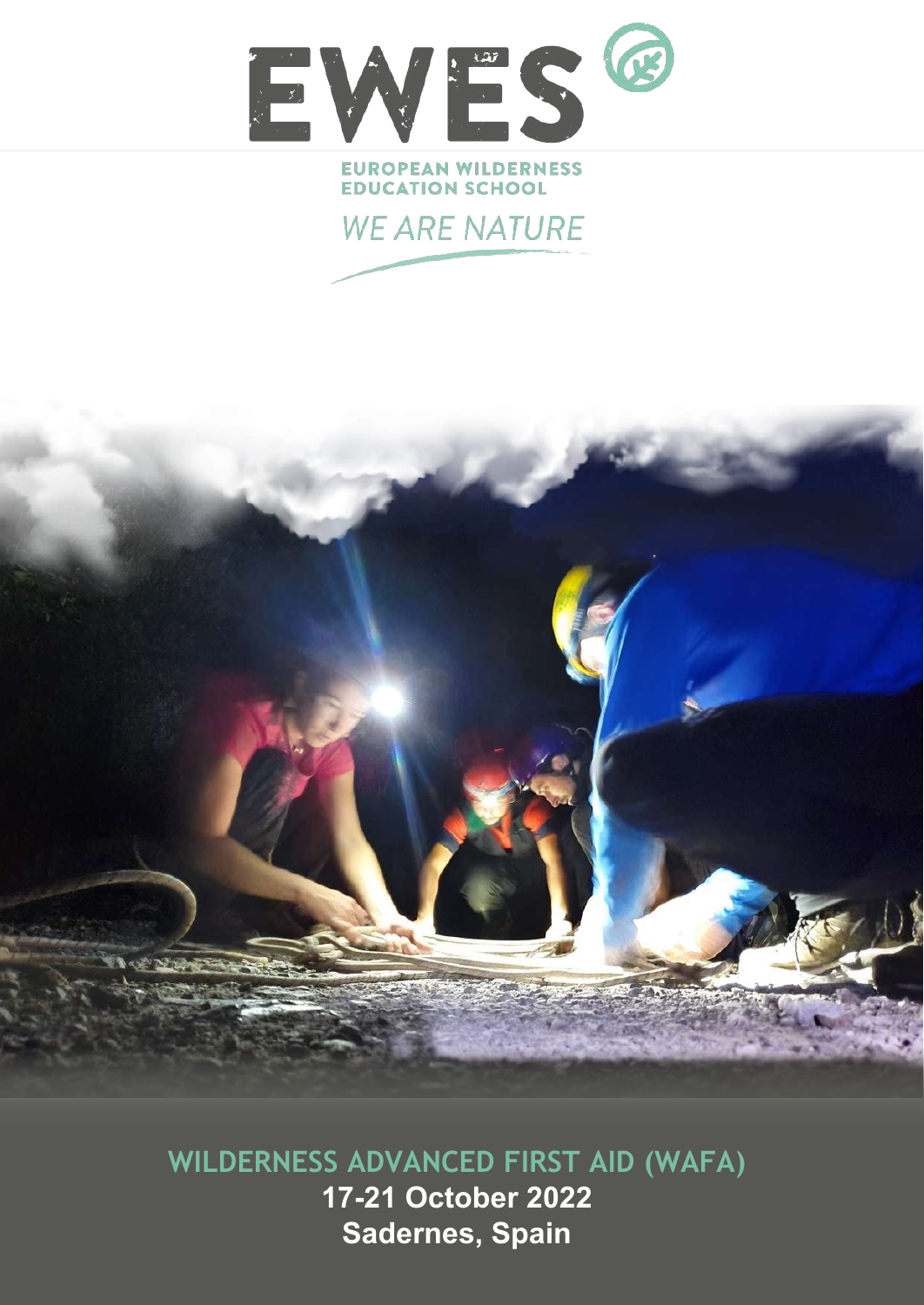



# **WILDERNESS FIRST AID COURSE**

For 2022, the European Wilderness Education School is launching a new series of Wilderness Advanced First Aid courses. These WAFA courses will be taught by practicing Advanced Paramedics, Paramedic Instructors and Wilderness EMTs.

The EWES Wilderness Advanced First Aid curriculum focuses on medicine for times when help may be hours or days away. This detailed, 40 hour, hands-on training course is designed to meet the needs of wilderness guides, mountain leaders, and those working in remote locations.

Classroom lectures and demonstrations are combined with realistic scenarios where our instructors will challenge you to practice your new skills and knowledge. Wilderness Advanced First Aid is different from a Red Cross or urban first aid. The focus is on initial and prolonged care for a patient in a wilderness / remote environment.

Methodologies:

- The content described above will be given in a book before the course
- Dynamic classrooms in the wilderness
- Skills workshops
- Integration of the concepts in wilderness simulation everyday

In order to receive a WAFA certification you need to pass both a written and a practical test. What makes our WAFA course stand out is the addition of an intensive 24 hour wilderness rescue scenario where you will have to put into practice everything you learned earlier in the week.

Be ready for the unexpected, enjoy and learn!

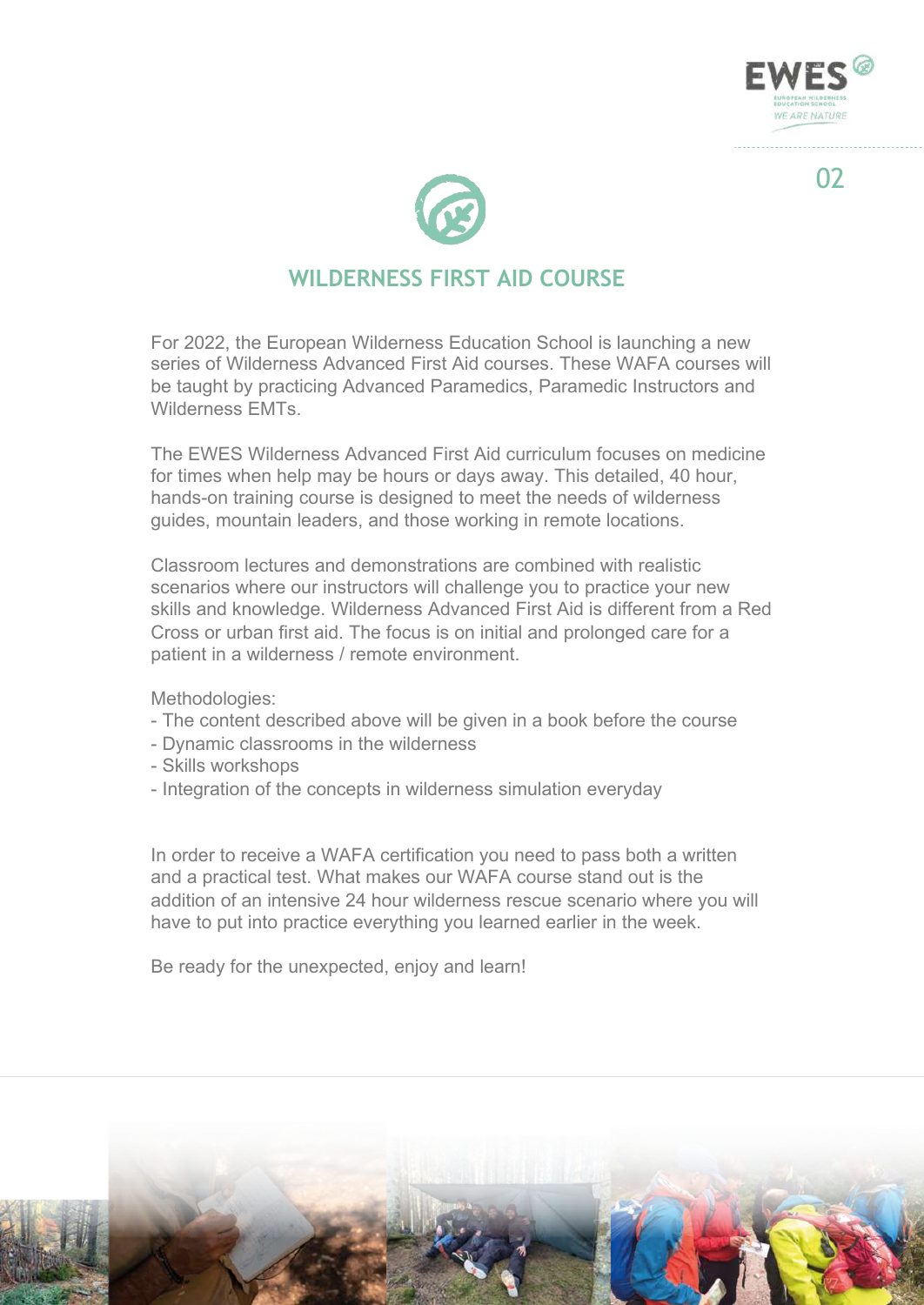



# **LEARNING OBJECTIVES**

- Stabilization, treatment and evacuation guidelines for patients in backcountry environments **01**
- Accident scene management, group leadership **02**
- Basic life support & automated external defibrillator **03**
- Practical skills: lifting, moving and extrication; spine stabilization and litter packaging; wound cleaning and exploration **04**
- Environmental topics: exposure control; bites and stings; altitude illness; cold injuries; thermoregulation; lightning; near drowning **05**
- Musculoskeletal systems: spine injury assessment; musculoskeletal injuries; extremity splinting; dislocations **06**
- Medical presentations; infectious diseases, asthma, diabetic emergencies, atherosclerosis, angina, heart attack, & stroke, allergies and anaphylaxis **07**
- Evacuation procedures, helicopter safety, search and rescue, and working with emergency medical services, rope and rescue **08**
- Wilderness medicine & medical kits **09**

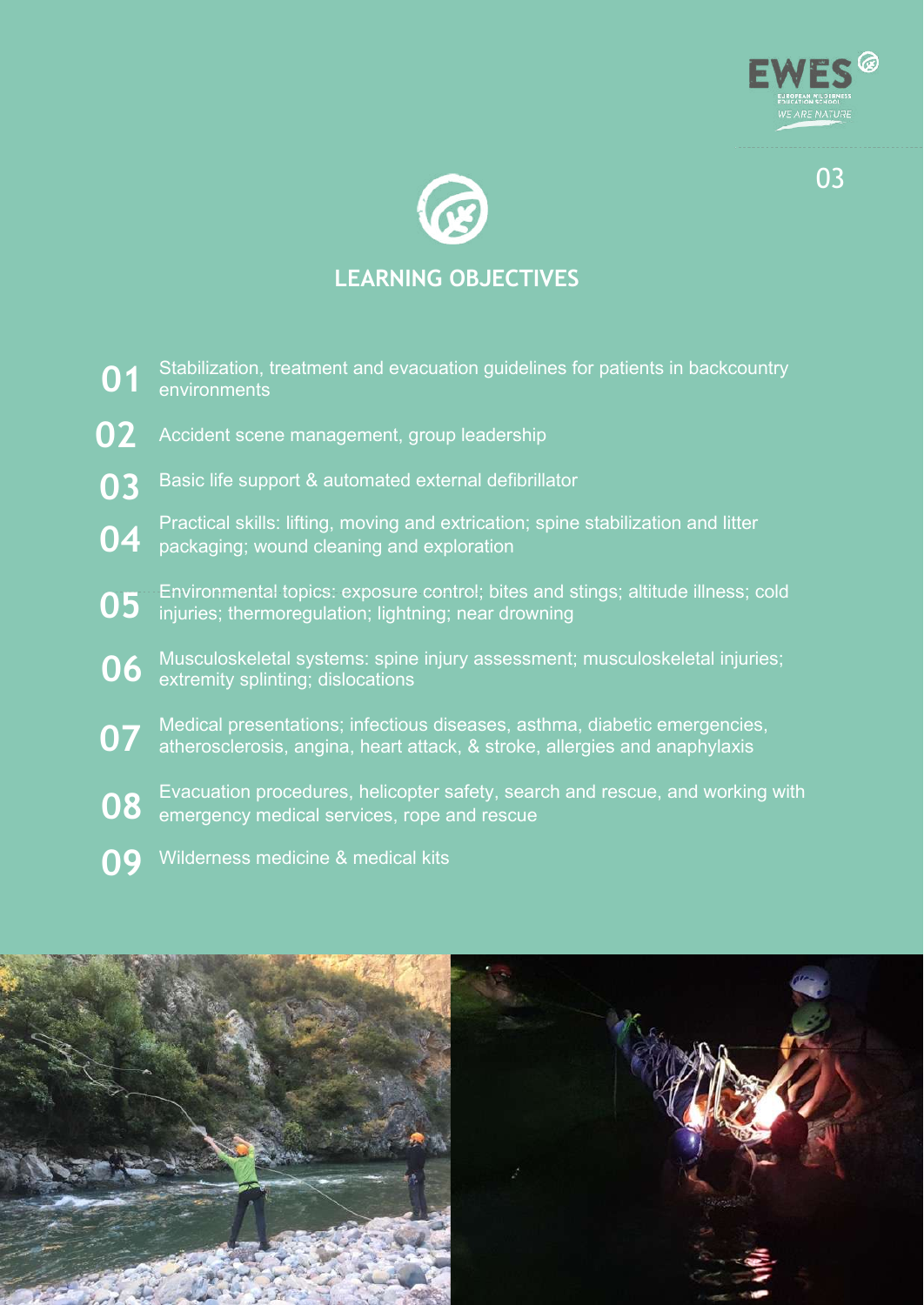



### **WHERE?**





# **COURSE DETAILS**



**Language of course:** English



**Minimum requirements:** Physically in shape, level B2 of English



**Minimum/maximum of participants:** 6/12

**Online preparation:** 1 online preparational session 14 days prior to departure



**Inscription deadline:** 1 of September 2022



**Total Training Time:** 1 hour online/50 hours presential 04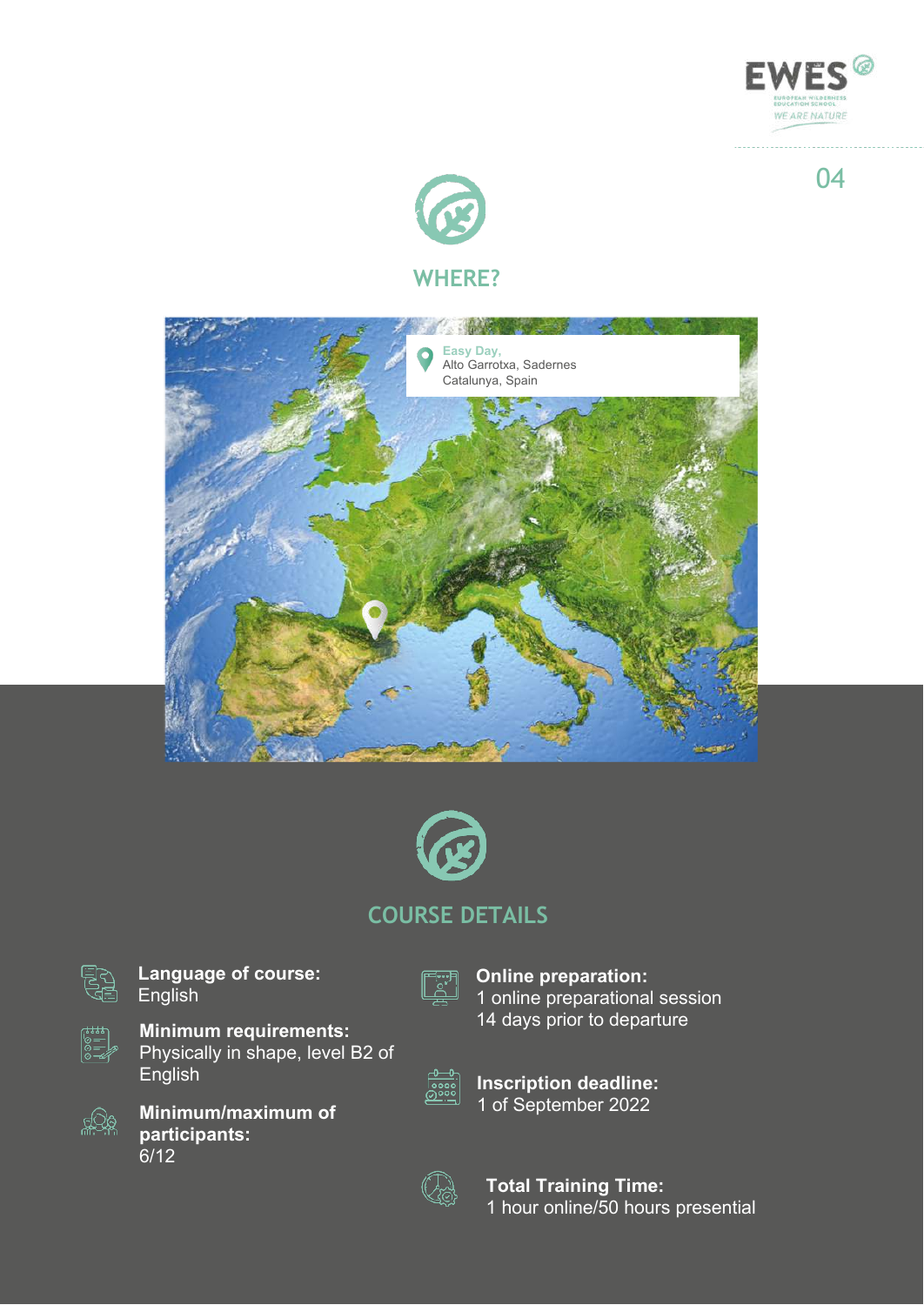

05



# **COURSE STRUCTURE**

Cardiopulmonary resuscitation in hostile environments and use of semi-automatic defibrillator. DAY 2 3 DAY Medical pathologies in remote environments. Respiratory problems, chest pain, syncope, allergy, traveler's pathology, bites, stings. Traumatic pathology in remote environments. Traumatic brain injury, chest trauma, abdomen trauma, nailed objects, wounds, fractures, dislocations and sprains, mobilizations and immobilizations, basic suture.

> Rescue and survival practices in a real situation of assistance and transfers of a victim in a hostile environment.



# **Course fee:** €765 per person

### **Services included:**

4-5

DAY

DAY

- Accommodation (tents)
- All meals during the course
- Training manual
- EWES Instructors
- Accident insurance
- Official certification

### **Excluded:**

- Personal equipment
- Transport to destination



### **THE WILDERNESS GUIDE LEVEL 1 CERTIFICATION**

In order to obtain a WGA certification through EWES, the WAFA certificate is a valid certification as part of the Wilderness Guide Level 1 course.After a 28 practical period you will be able to opt for the official WGA certification. For more information, please visit the website:

**www.wildernessguideassociation.com**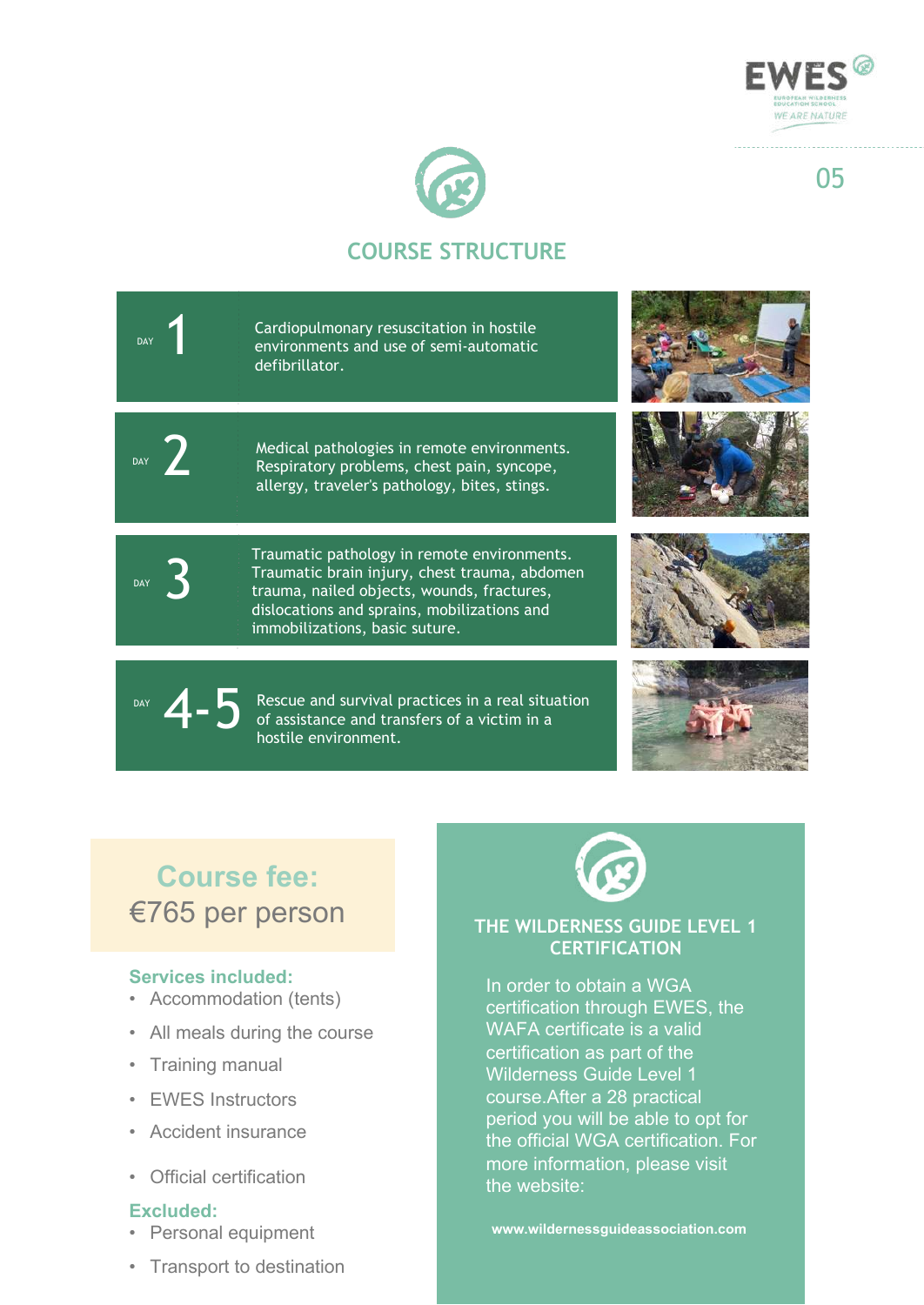

# **MEET THE INSTRUCTORS...**

### **Jaime Barreiro**

#### **WHAT DEFINES ME…**

Calm, Curious, nature lover, hardworking, innovative, loyal

#### **WHAT I LOVE IN LIFE IS…**

Feel alive, permaculture, nature, learn and teach

#### **IN THE EWES TRAININGS I SERVE STUDENTS…**

To stay alive, prevent and treat injuries and illnesses, and get to know your body. I also train them to do all that as a team with the Crisis Resource Management methodology and simulations in the natural environment. Prehospital emergency nurse in SEM, Professor in University of Barcelona in Critical Care and Emergencies Master degree, Advanced Facilitator EUSIM.

### **Josetxu Estebanez**

.

**WHAT DEFINES ME…** Positive, friendly, detailed, secure, experience

**WHAT I LOVE IN LIFE IS…** Sea, mountains, healthy food, Wilderness, take care of the planet, animals…

### **IN THE EWES TRAININGS I SERVE STUDENTS…**

Capacitation of skills with a twist of humor. AEGM High Mountain Sports Technician, AEGM Canyoning guide, R3 Instructor Water&Rope, Dive Instructor Tec & Trimix, Mountain Rescue Especialist of the spanish Civil Guard

# **Miguel Fernandez Santana**

**WHAT DEFINES ME…**

Curious, listener, close person, friendly…

### **WHAT I LOVE IN LIFE IS…**

Grow, be surrounded by people, help others, sports...

### **IN THE EWES TRAININGS I SERVE STUDENTS…**

How to deal with the dangers for our health in the wilderness in a team approach. Understanding the principles of human functions is posible to take important decisions as a first responders. Take care of clients with medical conditions making safer the expeditions. Giving my experience at a prehospital and hospital emergency care.







06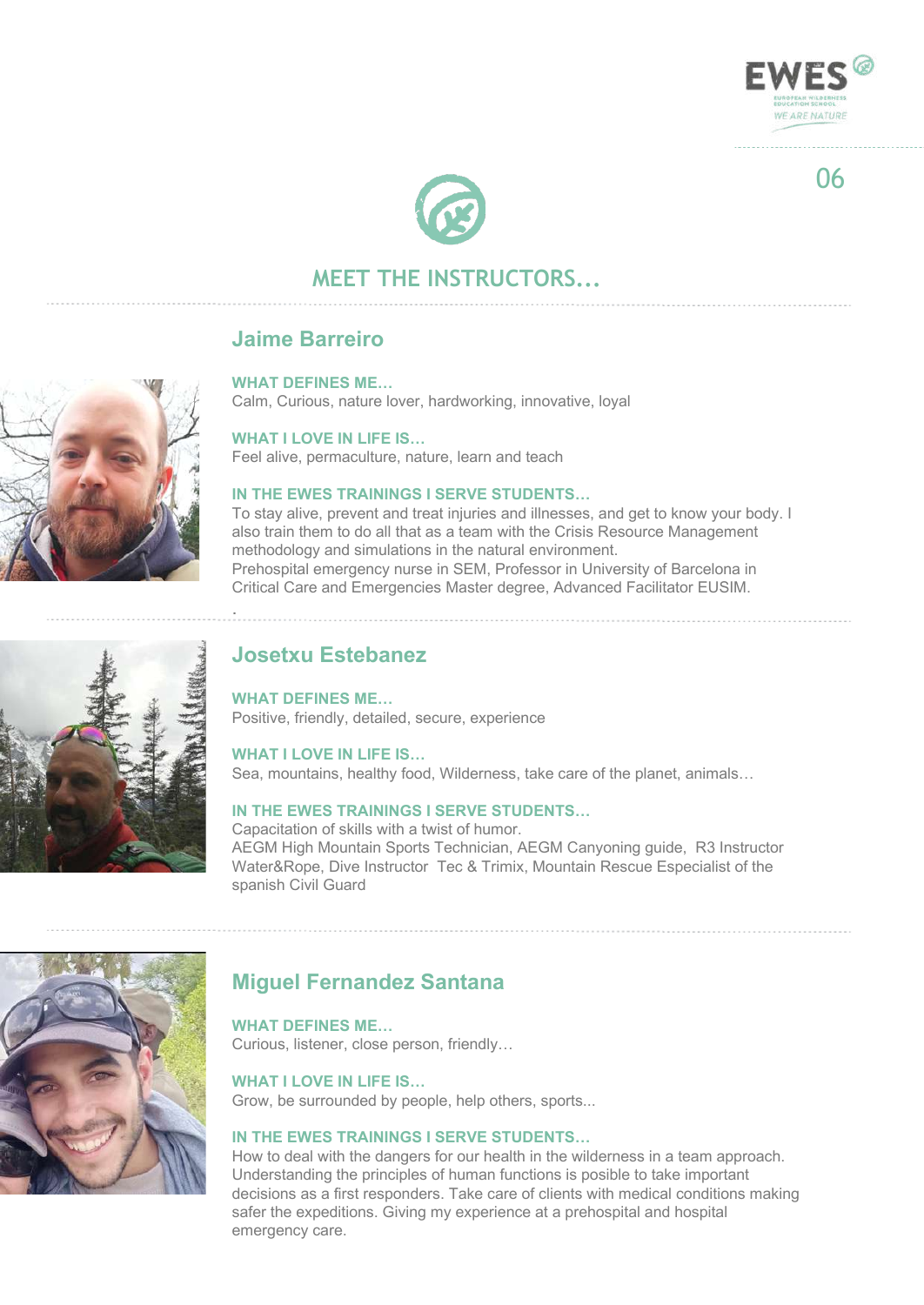



Creating experiences of **Being** and **learning** in nature

We believe all life on earth is connected. **We are one**. . . **we are nature**.

We are **co-creating** a world in which all beings are connected to everyone and everything.

We do this by creating experiences of **being and learning** in nature and inspiring to lead and live from that wisdom.

The experience of our guides and experts allow us to explore to the edge within a **caring and empowering environment** and the best safety standards framework.

After fifteen years **learning**, **growing and evolving EWES** has transformed into an intentional community of purpose driven, committed, passionate individuals who thrive in the knowledge, a continuous pursuit for genuine growth and evolution targeting **health**, **awareness**, and most of all joy for life.

Dare to join us on that wonderful journey. . .



Association EWES is an trainings institute certified by the Wilderness Guides Association (WGA) and accredited by the Institute of Profesional Education of La Pobla de Segur in Catalunya.